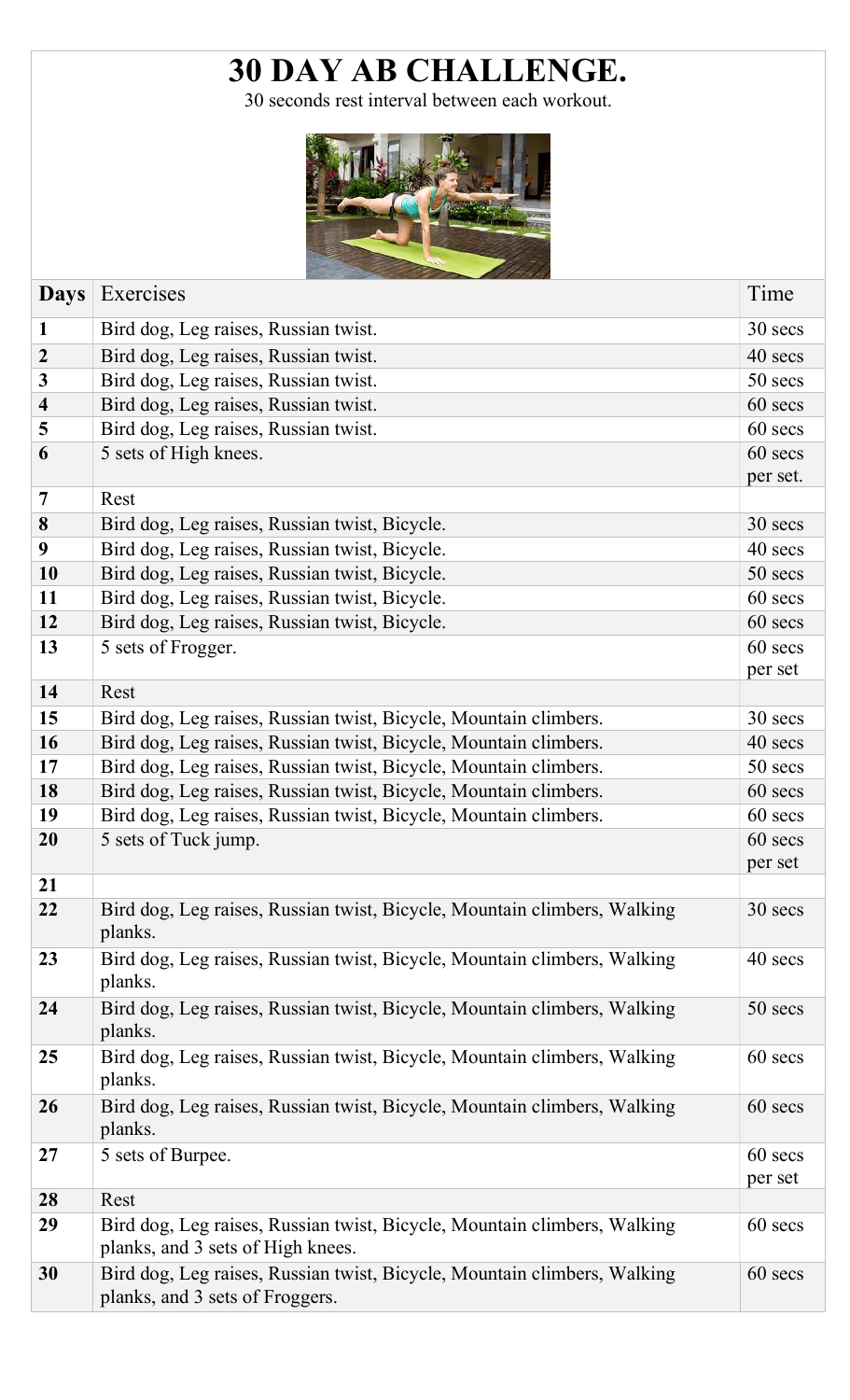# 30 Day Challenge - Ab exercise guides

## Bird dog



- Get into a tabletop position with your shoulders directly above your wrists and hips in line with your knees.
- Straighten your right leg directly behind you while extending your left hand in front of you.
- Return to starting position.
- Alternate by raising your left leg and right hand simultaneously.
- Return to starting position. That is one rep.

#### Bicycle



- Lie face up and rest the back with hands behind your head, elbows out.
- Raise your legs and begin to reach each elbow toward the opposite knee, extending the other leg out.
- You can add resistance bands to make it more challenging. Click here to see the use of resistance bands.

## Russian twist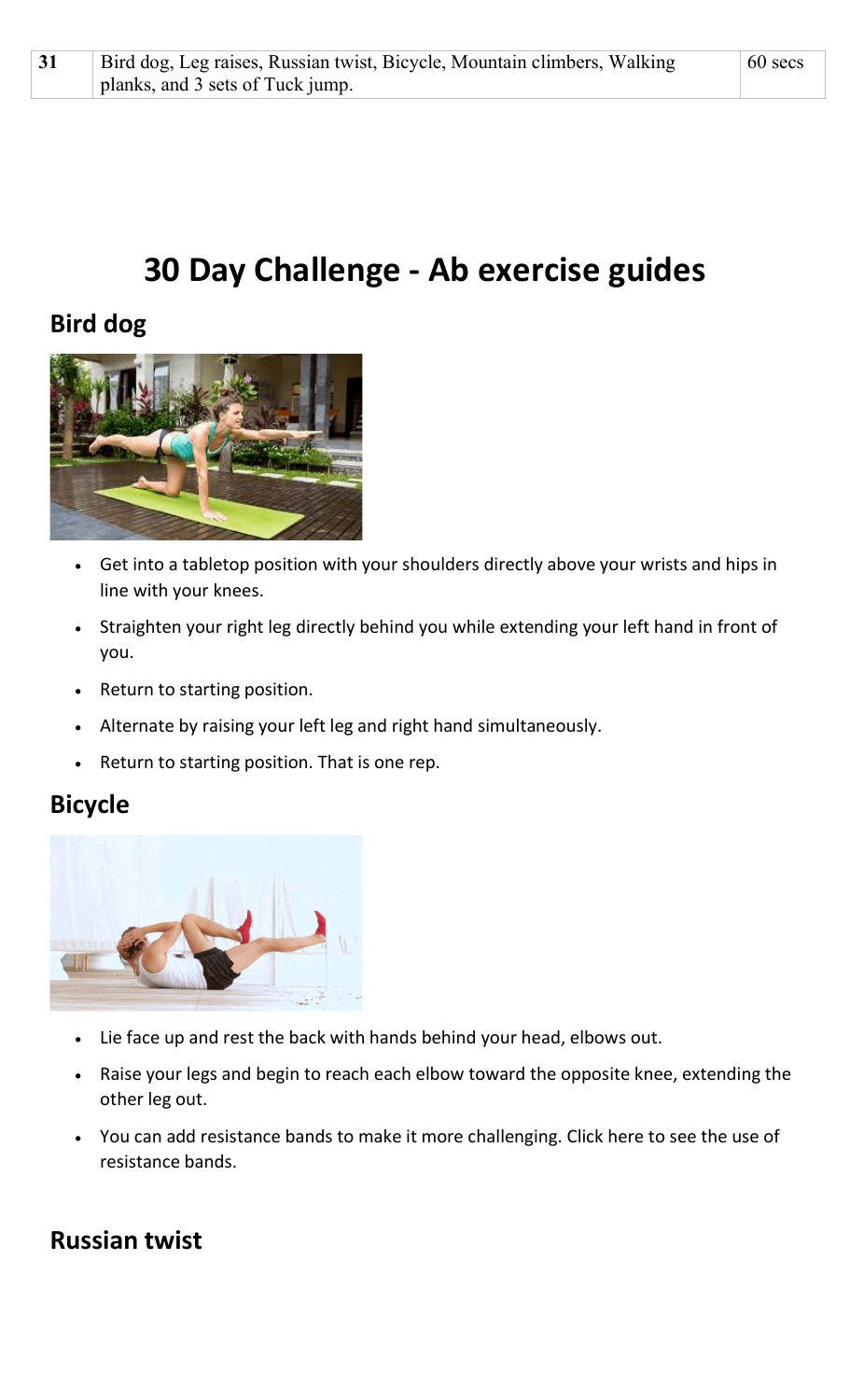

- Sit with only your butt supporting your body.
- Bend legs at the knees and hold your feet above the ground.
- Lean back so your upper body is at a 45-degree angle to the floor.
- Clamp your hands in front of your chest.
- Twist your torso to the left bringing your left shoulder to the floor.
- Repeat on the other side.

#### Leg raises



- Lie faceup and bring your legs together keeping them as straight as you can.
- Raise your legs till they are perpendicular to your body.
- Lower your feet to the ground without allowing them to touch the ground.
- Hold the position for a second then bring your legs back up. That is one rep.

#### Mountain climbers



- Get on all fours in a straight arm plank position.
- Bring one knee toward your chest making sure to keep your back straight.
- Hold the position for a few seconds.
- Return to the starting position and repeat for the other knee.

## Walking plank